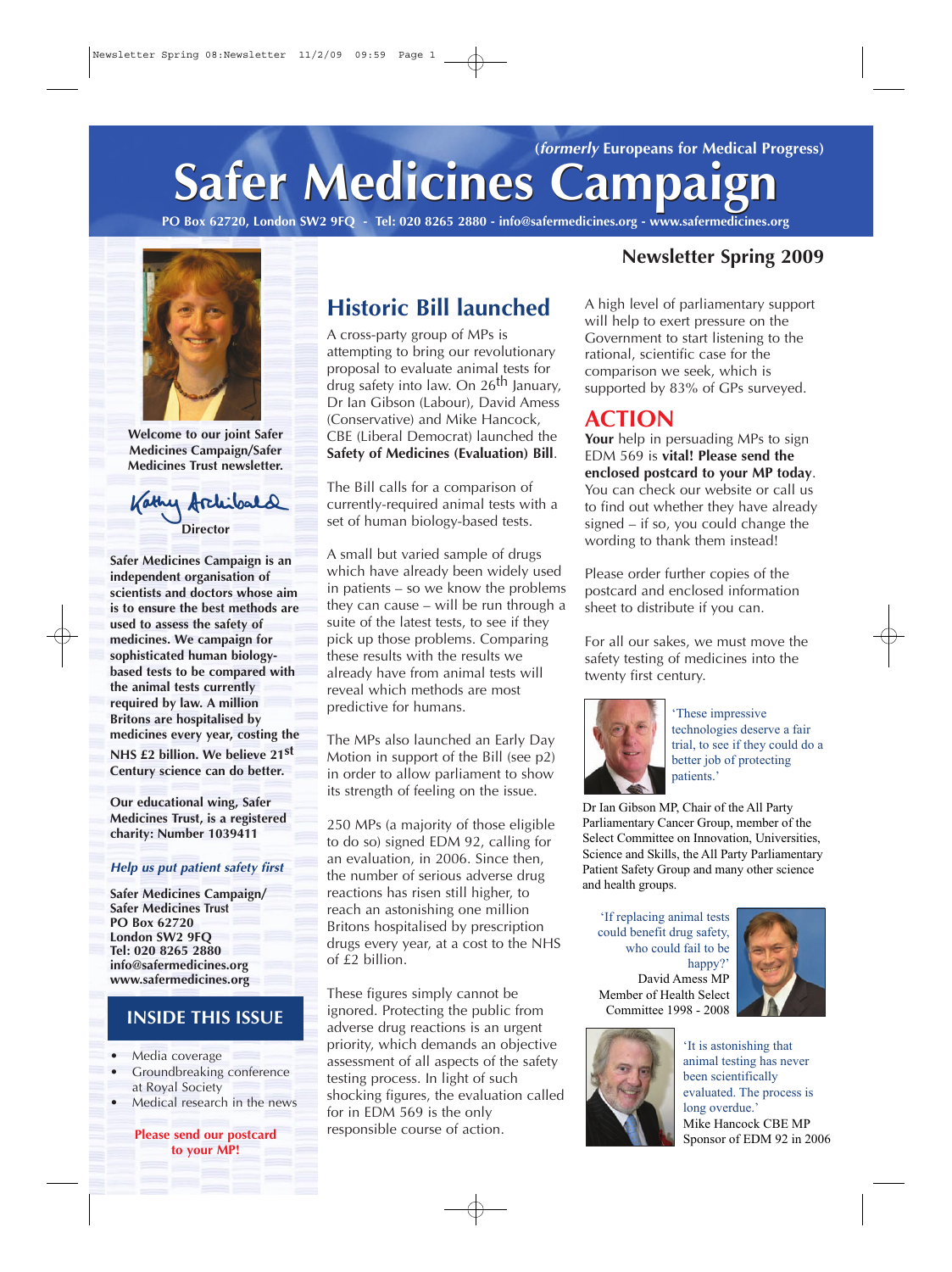#### **Early Day Motion 569**

**That this House believes the safety of medicines should be established by the most reliable methods available in order to reduce the large and increasing toll of serious adverse drug reactions and calls upon the Government to initiate an unprecedented comparison of currently required animal tests with a set of human biology-based tests, as required by the Safety of Medicines (Evaluation) Bill 2009, to see which is the most effective means to predict the safety of medicines for patients.**

### **Media coverage**

We are delighted that the launch of the Bill was reported in the Daily Telegraph on 26<sup>th</sup> January and will be covered by BBC1's Inside Out programme on 25<sup>th</sup> February in the Eastern region by an interview with our science consultant Dr Margaret Clotworthy. Viewers in other regions will be able to watch via the BBC website for one week following transmission.

Our director, Kathy Archibald, was interviewed on BBC Radio Scotland and we had letters published in the Herald and the Scotsman. Our conference (below) was also covered in an article in The National in Abu Dhabi! Visiting Reader in Science at Aston University, Robert Matthews, wrote:

'An international conference held last week at the Royal Society in London, organised by the UK-based Safer Medicines Trust, highlighted progress in a host of techniques which allow drugs to be tested directly on human cells. And in stark contrast to animal testing, a genuine effort is being made to gauge just how reliable such tests are in predicting the effect of the drugs in patients.

It will be some years yet before such techniques become the standard means of assessing new drugs. Until then, we can only hope that the lottery of animal tests does not lead to another medical disaster on the scale of thalidomide.'



# **Groundbreaking conference at the Royal Society**

**Safer Medicines Trust** hosted an unprecedented scientific conference; **Speed and Safety in Drug Discovery** at London's prestigious Royal Society on 26<sup>th</sup> November. Eleven eminent scientists from around the world who work at the cutting edge of developing drug safety test methods that focus on human biology addressed an international audience



**Science Consultant to the Trust, Dr Margaret Clotworthy, opened the meeting**

on how to move drug safety testing into the 21st century. The scientists, pharmacists and doctors who attended represented pharmaceutical companies, academia, biotech companies and the Medicines and Healthcare products Regulatory Agency – the body responsible for licensing drugs in the UK.

A recurring theme throughout the day was how ethically donated human tissues, and cells derived from them which can be grown indefinitely in the lab, can bring unique advantages to the drug testing process: these tissues enable researchers to get human-specific answers to their questions. As some speakers commented, even a mouse engineered to have a 'humanised' characteristic is still a mouse in every other respect.





**Delegates and speakers swap ideas over tea**

A way of circumventing the vexing problem of how to test a drug in a whole human system – without actually exposing humans – was addressed by Hurel's (the name being derived from the words Human and Relevant) biochip, which uses interconnected tissue pieces from the body's organs to represent the human body in miniature.

A 'clinical trial in a test-tube' using immune cells from blood donations to test vaccines greatly impressed the audience. Advanced computer models to predict drug effects were discussed, with examples of how they have already helped real patients. Two exciting technologies for taking drugs safely into humans for the first time, microdosing and microdialysis, were explained.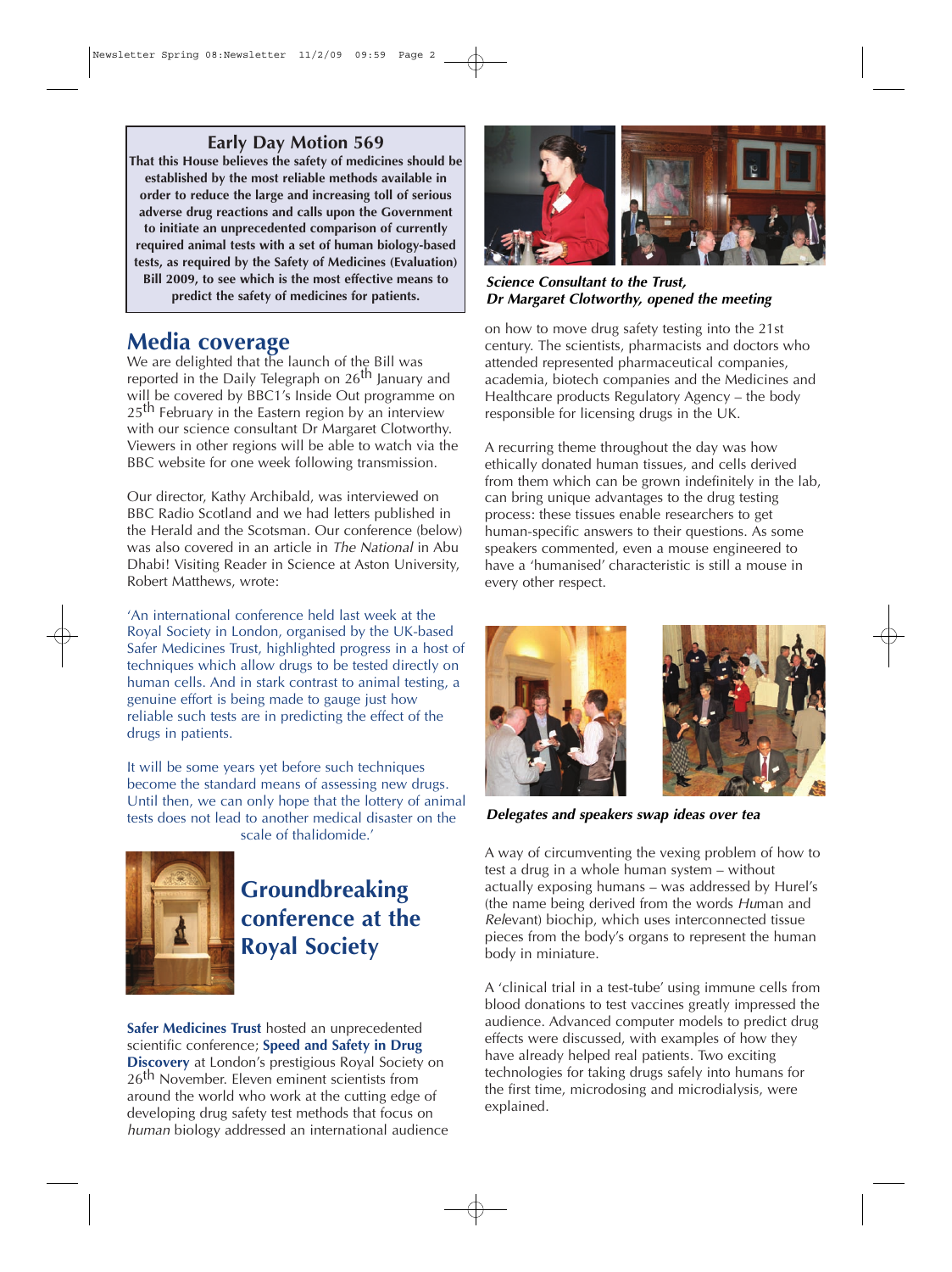Finally, Dr Ian Gibson MP spoke about the economic value of these technologies, as well as their value to public health. He endorsed our proposed comparison and enthused about his new Bill in support of it. More detailed summaries of all the presentations may be found below.

The presentations generated many thought-provoking questions, with animated discussions continuing during the breaks and after the conference. Ideas flowed, and collaborations developed as a result of bringing the researchers developing new drugs together with the scientists designing the latest safety tests will hopefully move the field of drug safety testing forward, hastening the regulatory acceptance and widespread adoption of these groundbreaking technologies.

There was great interest in our idea of comparing a battery of these high-tech methods with the animal tests that are currently required by law. We hope that collaborations forged at our conference may contribute to realising the comparison at last. We are thrilled to have been instrumental in bringing such a diverse array of scientists together for the first time. The conference was buzzing and many people remarked on how unique and valuable it was – see some of their comments below:

'A conference which was long overdue! Excellent speakers and programme which highlighted the importance of developing drug testing methods incorporating human tissue' – Dr Philip Roberts, University of Central Lancashire.

'Thought provoking and stimulating' – Dr Alfred Thumser, University of Surrey.

'Excellent programme, eminent speakers, good presentations' – Dr Bob Sheldrick, Asterand.

'Excellent range of new and state-of-the-art technologies. Particularly good to see pharma, biotech, academia and even a politician together. Great talks, exciting prospects and challenging ideas. The field is moving rapidly and it is becoming increasingly difficult for industry to ignore these developments' – Professor Chris Hillier, Glasgow Caledonian University.

We are delighted that the event has been reported in two journals in February: Alternatives to Laboratory Animals and Regulatory Affairs Journal Pharma. The articles have been reproduced on our website with the very kind permission of both journals. The full proceedings will be published as a special supplement of Alternatives to Laboratory Animals in June, which we will make available to interested scientists who could not attend the event itself. We will also be pleased to sell copies of the proceedings.

Our science advisor, Dr Bob Coleman, was quoted in Regulatory Affairs Journal Pharma as saying:

'Frankly, it is only through a study such as that proposed by the Safety of Medicines Bill that the real strengths and weaknesses of human biology-based testing will become apparent. Having said this, I truly believe that with our present level of knowledge and technological strengths, if all animal testing was banned next week, all brains would be directed to how best to exploit human biology – in vitro, in vivo and in silico – and a more reliable testing paradigm would emerge.'

Recordings of the presentations along with the speakers' slides and biographies are available at www.drugtestingconference.com.

The conference was very expensive to organise, for such a tiny charity as ours, so we would greatly appreciate donations to help to plug the enormous hole that it has left in our finances!

# **Summary of presentations**



'We should focus on the target species, ie man.'

The day began with Dr Bob Coleman, consultant to the pharmaceutical industry and science advisor to **Safer Medicines Trust** introducing the problems faced by companies

attempting to bring new drugs to market. Dr Coleman went on to explain how our proposed comparison could help solve some of these pressing problems.

Dr Coleman founded the world's first human tissue research company, Pharmagene (now Asterand) and was keen to emphasise the need for better access to ethically donated human tissues, primarily through improved infrastructure to collect and deliver samples to researchers who need them.



Dr Paul Newbold from AstraZeneca explained the importance of being able to make the right decision about whether to pursue a drug as early as possible in the drug development process, and guided the audience through examples of where AstraZeneca has successfully

employed an exciting range of the latest tests to do this. He pointed out that it is particularly difficult to predict how patients will respond to novel types of drug, such as those designed specifically to interact with the human immune system (e.g. the Northwick Park Hospital clinical trial drug from March 2006) and that in this area it was unwise to rely too heavily on animal test results.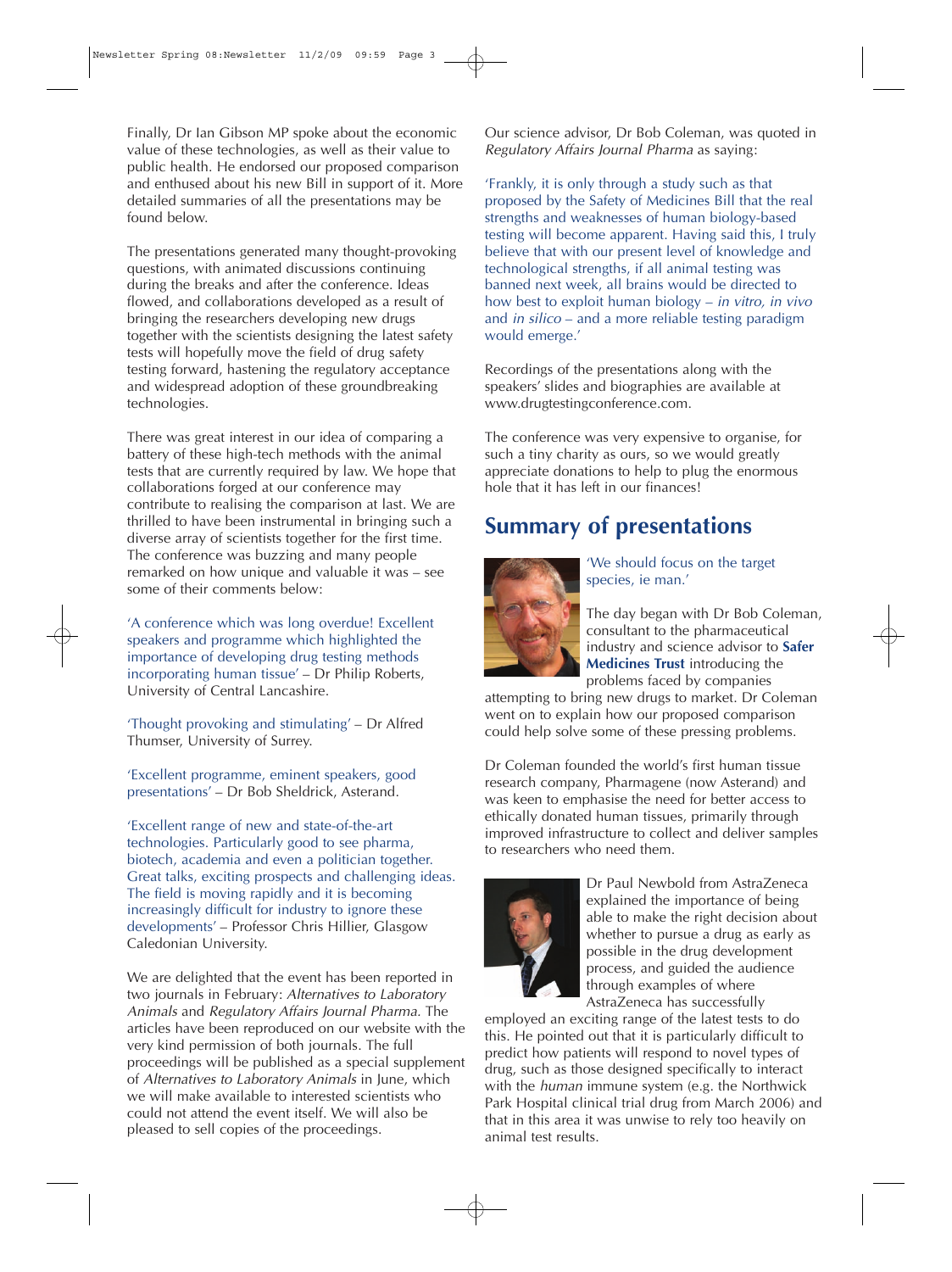

'The animal data… often bears no resemblance whatsoever to the ultimate human data.'

Professor Chris Hillier gave an inspiring account of the breadth of tests that Biopta, a company he cofounded, has established using

exclusively human tissues obtained by taking biopsies (tiny samples) from donors. His talk focussed particularly on tests they have developed to assess drugs' effects on cardiovascular tissues around the body.

Dr Greg Baxter introduced Hurel's revolutionary human-on-a-chip technology. Hurel's chip is about the size of a postage stamp and comprises tiny compartments, each containing a sample of tissue from various parts of the human body, linked by a circulating blood



substitute to which drugs can be added to find out their effects on a whole system – something that it is often claimed only animal tests can provide.



#### 'No more place for animal studies.'

Professor Johannes Doehmer, from the Technical University of Munich and biotech company BioProof, impressed upon the audience the fundamental importance of evaluating how drugs are metabolised in a human context

rather than in animals. He specialises in developing rapid, predictive, cost-effective tests using cells engineered to contain the major genes responsible for determining what happens to drugs in the body. He was at pains to point out that using animals to try to predict what would happen in humans was simply not scientifically valid.

Dr Quin Wills, founder of Cambridge company Simugen, explained how their tests use a combination of human cells, genetic analysis and advanced computer models to determine whether a new drug is dangerous. The tests they have developed are fast and inexpensive



enough to use very early in drug development whilst being surprisingly accurate and easy to interpret.



Professor Zvia Agur, founder of Israeli company Optimata, astonished listeners with the ability of their mathematical models (virtual patients) to predict safe drug dosing levels in real individual patients, hastening an era of truly personalised medicine.



'Animals can never offer completely predictive results of a new vaccine or therapy.'

Professor Russell Higbee wowed the audience with his account of the 'clinical trial in a test-tube' that Florida company VaxDesign has

developed, using donated blood to grow up mini versions of hundreds of human immune systems for testing vaccines.

Dr Katya Tsaioun, founder of Apredica, entertained the audience with her witty cartoon depicting the pitfalls of inappropriate pre-clinical testing (please see our website for a link to the cartoon). Apredica's expertise lies in testing new drugs as early as possible in human cell-based



assays covering a variety of tissues, from airways to kidneys.



Professor Markus Mueller from the Vienna Medical University spoke authoritatively about the use of microdialysis to test new drugs very safely, using tiny localised doses in humans. He likened methods of looking for drug toxicity wherever it is most convenient (frequently in animal

tests) to hunting for lost keys under a street light simply because that was where the light was!

#### 'The best model for humans is human.'

Dr Mark Seymour from Xceleron revealed how microdosing can be used to find out, with supreme accuracy, how humans metabolise new drugs, but very safely and much earlier than would otherwise be possible.





'Maybe next time, Wembley Stadium won't be big enough to take all the people who are interested!'

We were delighted that Dr Ian Gibson MP managed to take time out from his parliamentary duties to speak about his Safety of Medicines

(Evaluation) Bill. He discussed how it takes a long time for the law to change but that after forty years, the time has come for these new technologies. He said it is now up to politicians to sit up, listen and deliver on such an important issue.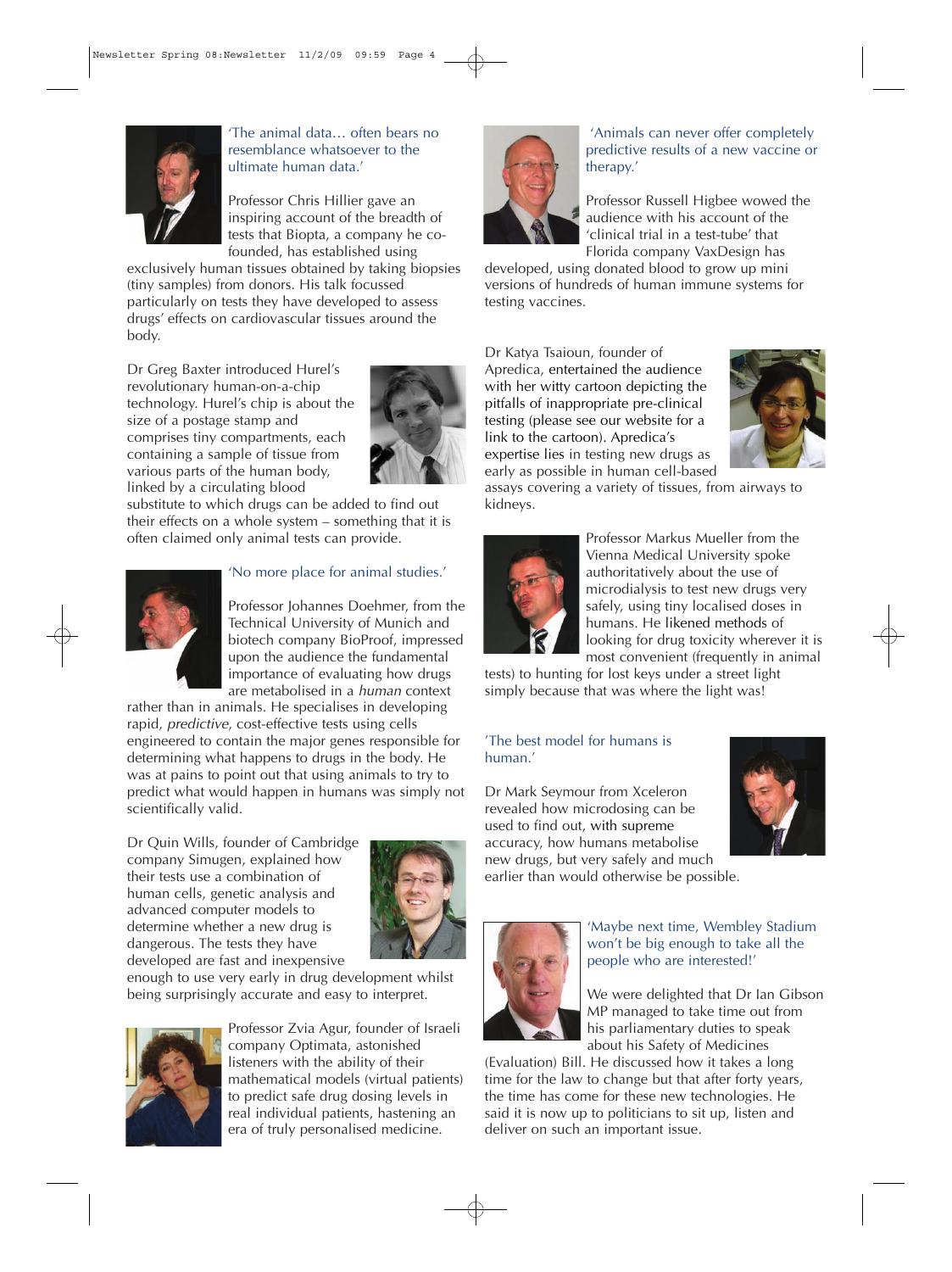

# **Medical Research in the News**

### **Virtual humans a step closer**

Dr Peter Kohl, a researcher at Oxford University, where Professor Denis Noble pioneered the virtual heart (see our film, Safer Medicines) is driving research into the use of computer models to improve heart surgery. His team aims to use heart scans combined with modelling to investigate surgical options before the patient is operated on, to ensure they receive the best treatment first time. His research is part of an international drive to model the human body known as the Virtual Physiological Human initiative.



Meanwhile, the US Food and Drug Administration, the world's largest drug regulator, has entered into a partnership with Entelos, a company which specialises in modelling patients and even whole clinical trials. Their advanced computer simulations, which they liken to 'flight simulators'

for predicting how a drug will react, will be used to focus particularly on risks associated with the heart, to try to improve the safety of drugs released onto the market. It is believed that had the Entelos system been available at the time, the Vioxx painkiller tragedy, where tens of thousands of patients died of heart attacks and strokes, could have been avoided. James Karis, CEO of Entelos remarked:

'Currently, it is a trial and error process to try and predict clinical response, but given the high failure rate [of investigational drugs], clearly it doesn't work very well.'

References: BBC News online 12<sup>th</sup> January 2009, Outsourcing-pharma.com, 23rd Decemeber 2008, Pharmalot.com, 12<sup>th</sup> Decemeber 2008.

### **Test to prevent another Northwick Park**

Using a mixture of human immune cells, scientists have developed a test that replicates the devastating side effects seen in six young volunteers who almost died while testing a new drug that had been shown to be safe at 500 times the dose in monkeys. The test is already being used by drug companies working on other drugs that may interfere with the human immune system.

'We have made significant progress in designing new in vitro tests that hopefully will avoid the consequences that occurred with TGN1412 (the Northwick Park Hospital drug); indeed such tests could prevent harmful drugs of this type even reaching the animal testing stage' – Dr Stephen Poole, National Institute for Biological Standards and Control

Reference: British Medical Journal 337:a3061, 18<sup>th</sup> December 2008.

### **Stem cell breakthrough**

'The animal models are pretty useless, to be honest' – Professor Clive Svendsen, University of Wisconsin-Madison, USA

Spinal Muscular Atrophy (SMA) is a devastating condition that kills nerve cells controlling muscles, causing paralysis and death, usually by the age of two. American scientists have now been able to recreate nerve cells affected in the same way, using skin cells from an affected child. The skin cells were 'reprogrammed' to turn into stem cells and then prompted to become nerve cells, meaning that a limitless supply of these cells will now be available for study.

Professor Svendsen explains: 'Now you can replay the human disease over and over in the dish and ask what are the very early steps that began the process.'

The cells have already been used to test two potential treatments, and should be available for large scale drug screening within a couple of years. According to Professor Chris Mason, a leading stem cell researcher at University College London, these cells will 'play a major role in future drug discovery.'

Reference: Nature, 22nd December 2008.

### **New drugs more likely to harm than help**

'Drug disasters are literally built into the current system of drug testing and approvals in the United States' – Donald Light, Professor of comparative health policy at the University of Medicine and Dentistry of New Jersey

Professor Light's study shows that whilst one in seven new drugs is superior to existing treatments, two in every seven result in serious side effects. Thus new drugs are twice as likely to harm some patients as to provide them with benefits superior to existing drugs. Professor Light believes this is partly due to the fact that drugs are approved based on superiority to a placebo, rather than to existing drugs. Another reason is that clinical trials are too short and use volunteers who are not representative of the populations who will actually use the medicines.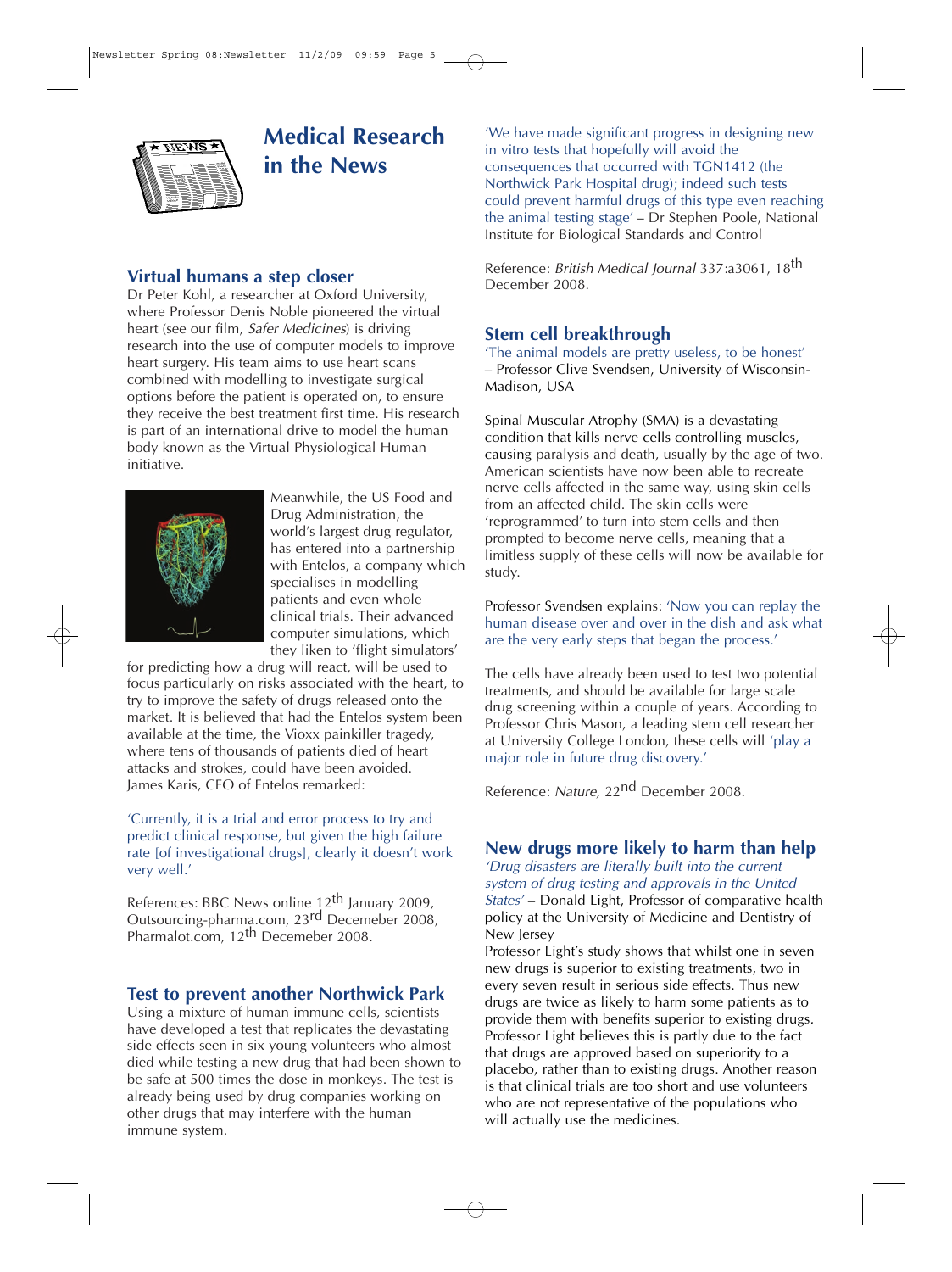The European Commission has estimated that across the EU, adverse drug reactions cost 197,000 lives and  $\epsilon$ 79 billion each year. Hopefully this situation will be improved by new EU regulations mandating enhanced monitoring of drugs for side effects after they have been marketed.

References: American Sociological Association press release, 3rd August 2008, Outsourcing-pharma.com, 15<sup>th</sup> December 2008.



# **Drugs double risk of death**

A large study of newer treatments for schizophrenia, autism and dementia, such as Risperdal, Zyprexa and Seroquel, has found the drugs double the risk of death from sudden heart failure in patients over the age of 30. Previous research showed that three out of four new drugs tested were no more effective than their older and much less expensive predecessors for treating schizophrenia, and no better than placebos for dementia-related psychosis.

A study funded by the Alzheimer's Research Trust reveals that up to 23,500 dementia patients are being killed by the drugs each year. A report from the allparty parliamentary group on dementia stated last year that almost three quarters of those taking the drugs were given them inappropriately – at a cost of more than £60 million a year.

References: *New York Times,* 14<sup>th</sup> January 2009, The Times, 9<sup>th</sup> January 2009.

### **New study blames animal tests for thalidomide**

'The rapid and fatal approval of thalidomide at that time ultimately was a consequence of the sole use of thalidomide-insensitive species in animal toxicity tests.'

Fifty years after the thalidomide tragedy, a new paper was published in December that reveals why rats and mice are resistant to the terrible effects of thalidomide in humans.

This knowledge could help scientists to make thalidomide safer for those who depend on it today for conditions including leprosy and multiple myeloma.

The supreme irony of thalidomide is that while the tragedy prompted worldwide regulations demanding animal tests for drug safety, those same animal tests would still fail to alert us to the hazard of thalidomide even today.

Reference: Molecular Pharmaceutics, 1<sup>st</sup> December 2008.



### **Resistance to HIV**

By studying people who have been exposed to HIV and yet do not go on to develop AIDS, scientists have discovered what makes these lucky few resistant. Using genetic techniques on blood samples, they found that such people have cells that produce more of a particular protein. When cells from patients with AIDS were stimulated in the laboratory to produce more of the same protein, they too were much more successful at killing virus-infected cells. It's hoped that this discovery will lead to vaccines that could stimulate everybody's immune systems to behave in the same way.

Refs: The Scientist, NewsBlog 4<sup>th</sup> Dec 08, Migueles et al, Immunity **29 (6):** 1009, 4th Dec 08.

# **Cancer genetic blueprint revealed**

Scientists have decoded the complete DNA of a cancer patient and traced her disease to its genetic roots.

Dr Francis Collins, former director of the US National Human Genome Research Institute, called the study a 'true landmark in cancer research.' He said: 'In the past, cancer researchers have been 'looking under the lamp-post' to find the causes of malignancy - but now the team from Washington University has lit up the whole street.

This achievement ushers in a new era of comprehensive understanding of the fundamental nature of cancer, and offers great promise for the development of powerful new approaches to diagnosis, prevention and treatment.'

Reference: BBC News online, 6th November 2008.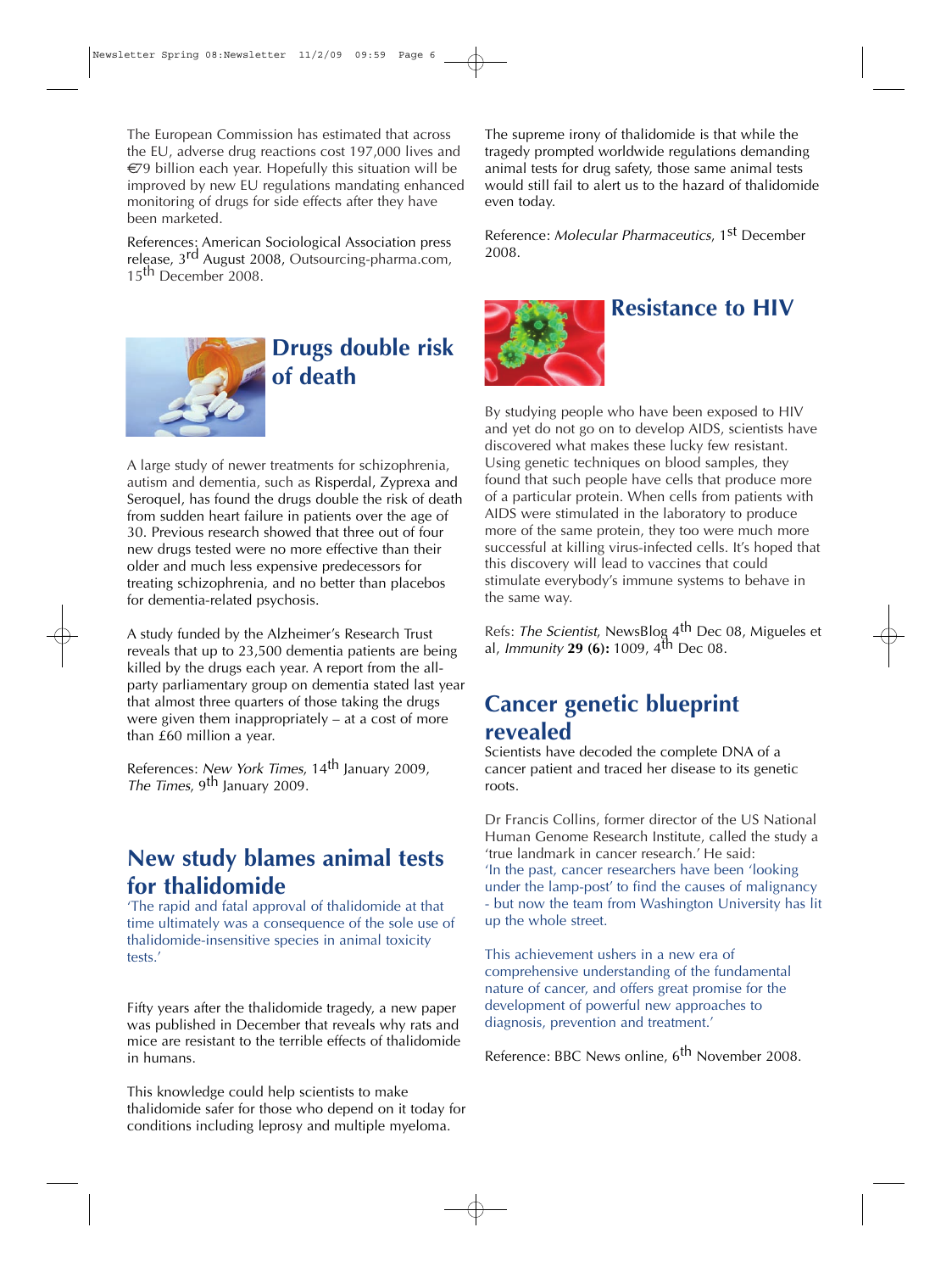

# **Call to study humans, not mice**

#### 'Mice are lousy models for clinical studies'

– Professor Mark Davis, Director of the Stanford Institute for Immunity, Transplantation and Infection, California.

Prof Davis calls for a national or even international effort to collect information from human blood and tissue samples. He says:

'We can't depend on the mouse for all the answers, because in some cases it's not giving us the right answers. But think about what we can do with people. People come to hospitals, get vaccinations, give blood and tissue samples for routine lab tests and clinical trials. We're not learning nearly as much as we could from these samples.

We seem to be in a state of denial, where there is so much invested in the mouse model that it seems almost unthinkable to look elsewhere.'

Reference: Immunity 29: 835, 19<sup>th</sup> December 2008.

# **Personalised Medicine**

## **Blood test for lung cancer treatments**

Lung cancer still kills 30,000 people every year in the UK alone. By looking at patients' blood, scientists have discovered that they can predict which patients are most likely to be resistant to treatment. This could help doctors to decide what sort of treatment a patient needs early on, help monitor progress and perhaps select patients for particular clinical trials.

Reference: BBC News online, 31<sup>st</sup> December 2008.

# **Test for Tamoxifen resistance**

'Previously our understanding of why this occurred could be compared with trying to fix a broken car without knowing how the engine worked' – Dr Jason Carroll, Cambridge Research Institute

Research has previously shown that only women with certain genetic features will respond to anti-breast

cancer drug Herceptin, and this finding has now been extended to another important treatment, tamoxifen. By studying tissues donated by cancer patients,

scientists in Cambridge have discovered that they can predict the quarter of patients whose tumours will become resistant to tamoxifen, meaning that those patients can be treated with a more suitable drug from the start. The new test, which should be available within five years, stands to benefit thousands of women. Meanwhile, understanding how some tumours become resistant to drugs could help researchers to develop new anti-cancer treatments.

References: BBC News online, 13th November 2008; New York Times, 29<sup>th</sup> December 2008.



# **Childhood brain tumour clue**

'We think this important finding will be vital in guiding our future

research' –Dr Lesley Walker, Cancer Research UK

The genetic root of an aggressive form of childhood brain cancer, pilocytic astrocytoma, has been uncovered by another group of Cambridge scientists who conducted genetic scans of patients' brain tumours. It should now be possible to tailor treatments to patients more accurately, as scientists now have a way of differentiating between certain types of cancer. Also, because researchers know what genetic fault triggers the development tumour development, they can begin to construct treatments designed to specifically target the cause of the tumour.

Reference: BBC News online, 1<sup>st</sup> November 2008.

# **Personalising brain tumour treatment**

'This is a hugely important development for the patients in terms of morale' – Dr Willie Stewart, head of Institute of Neurological Sciences

Doctors from Glasgow's Southern General Hospital have identified a way of profiling patients' tumours in order to identify who would benefit most from radiotherapy, and who from chemotherapy. The researchers have discovered that tumours have different molecular 'signatures' or profiles that identify them as being more responsive to one treatment. This discovery means that many patients will be spared unnecessary side effects, and receive the most effective treatment as early as possible. More centres plan to offer the same tailored service soon.

Reference: BBC News online, 6<sup>th</sup> November 2008.